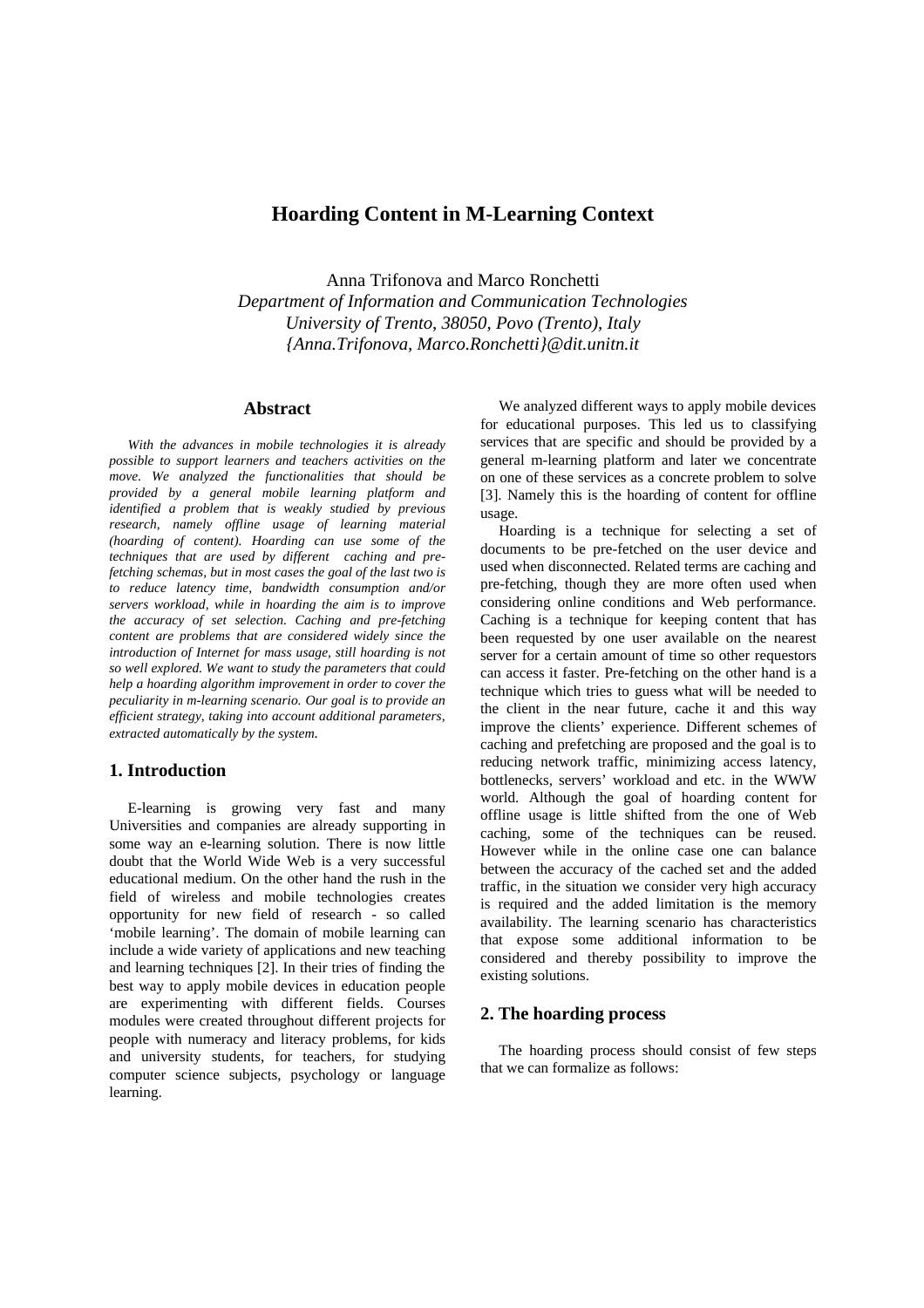- 1. Predict the 'starting point' the algorithm should start by finding the entry point of the current user for the next learning session
- 2. Set its hoarding priority to MAX
- 3. Predict the most probable session path the algorithm should discover the most probable sequence of LO the user will be following.
- 4. Create a candidate set all related documents (objects) should be found and a 'candidate for caching' set of objects should be created
- 5. Prune the set the candidate set should be pruned, i.e. the objects that will not be needed by the user should be excluded from the candidate set, thus making it smaller. This should be done based on user behavior observations and domain knowledge.
- 6. Find the priority to all objects still in the hoarding set - when the candidate set is pruned, using all the knowledge available about the user and the current learning domain, to every object left in the hoarding set should be assigned a priority value. The priority depends on how important the object is for the next user session and should be higher if we suppose that there is a higher probability that an object will be used sooner.
- 7. Sort the objects, based on their priority the hoarding algorithm produces an ordered list of objects
- 8. Cache, starting from the beginning of the list (thus putting in the device cache those objects with higher priority) and continue with the ones with smaller weights until available memory is filled in

We can see that the algorithm will heavily depend on system's knowledge about the user. This knowledge includes user's learning style, natural learning habits and abilities, the level of expertise in the studying field and topic. This knowledge about the user can be acquired in different ways – by direct assessment of the user, by questionnaires and quizzes, but also by observing and analyzing the user behavior during the studying with the system, thus automatically discovering user's learning style, preferences, acquired knowledge and etc.

For making the things clear we can consider two separate engines. One will deal with observing the user and creating user models and the other for the hoarding. We call the first one 'User Behavior Analyzing Engine' and it should be discussed later on. The hoarding algorithm should take as input the output from the 'User Behavior Analyzing Engine' (i.e. the user models with the similarities and the differences of the particular user with the common users' behavior and the current user preferences and learning history)

and additional information about the learning content itself (domain knowledge). This will be also discussed further.

Some questions appear on this stage:

- What is the best starting point for the user's next session?
- What is a 'session' in the mobile learning scenario?
- How can we predict the most probable learning path (sequence of LO)?
- How do we create (formalize) a useful user model?
- What are the important parameters of the user behavior which have influence on the prediction?
- How do we use different parameters of the user model for predicting and/or pruning and do these different parameters have different significance for the prediction and/or pruning process?
- How do we formalize the domain knowledge?
- Do different domain knowledge parameters have different significance for the prediction (and/or) pruning process?
- How do we measure the successfulness of the automatic hoarding and how do we improve the work of the algorithms, considering these measures?

The rest of the paper attempts to answer these questions, starting from the last one (Section 3). In section 4 we look at the ways to find the student's learning sequence and discuss the problem of the lack of initial data. Section 5 shortly argues about the difference between the general definition of 'session' in the WWW world and the one applicable in the mobile scenario. In 6 we discuss some aspects of the relations between learning objects (LO) and how their correlations can be used in the hoarding for pruning. Afterwards in Sec. 7 we discuss different possible ways to model the student and his/her behavior so we can 'predict' what materials will be needed during the offline period. In Section 8 we talk about the additional data about the learning material and the studied topic that might be useful for the hoarding. Conclusions in 9 are followed by references in 10.

## **3. Measure the quality**

An important question is to measure the quality of the hoarding and to try to improve it every next time. An often used metric in the evaluation of caching proxies is the *hit ratio*. Hit ratio is calculated by dividing the number of hits by the total number of uploaded predictions (cache size). It is a good measure for hoarding systems, though a more often used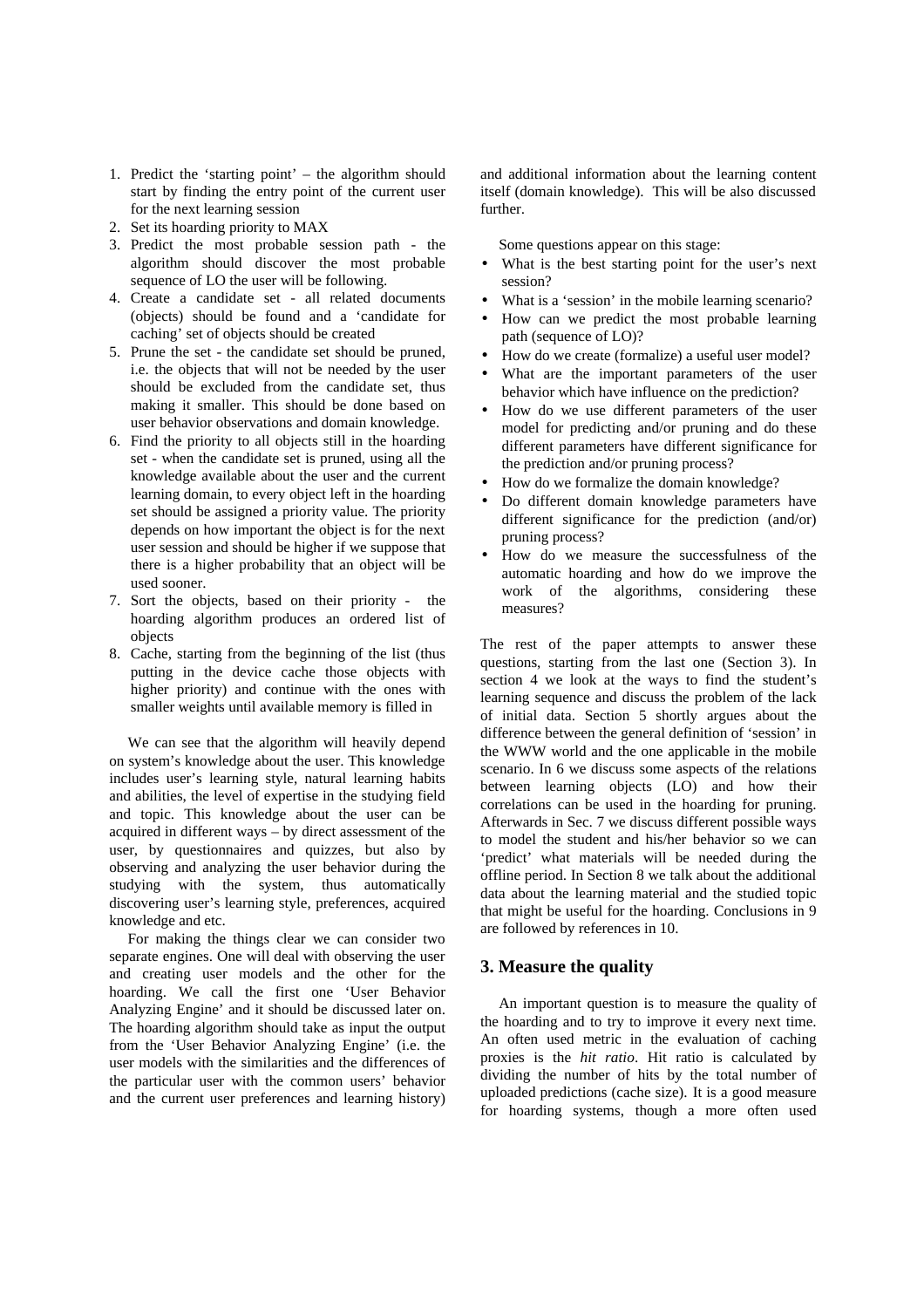measure is the *miss ratio* - a percentage of accesses for which the cache is ineffective. The authors in [1] defined a *miss cost* as a main difference in the evaluation of a caching and a hoarding system. In caching/prefetching systems the misses in the prediction reflect as a time penalty as the missing content should be retrieved from the web. This differs from the mobile case where with unavailable internet connection a miss in the hoard might be fatal. In order to quantify this measure it is possible to demand a user rating on every miss, using few different impact values. [1] also defines *time to first miss* measure - a simple count between the start of the disconnected operation and the first hoard miss. Note that this evaluation criterion can be used only on real-use of a system (and its hoard part). It is also strongly related to the hoarding size. Another possible measurement is the *miss-free hoard size*, defined as the minimum amount of disc space that a particular hoarding system would require to allow a complete disconnection period to take place without any misses.

The goal of the hoarding algorithm is to maximize the 'hit rate' and at the same time to minimize the 'miss rate'. In other words the ideal situation is to achieve hit\_rate=100% and miss\_rate=0%, which would mean than the hoarding set contains *all* and *only* the items that the user needs during her/his studying session as shown on the figure below.



*Figure 1: The ideal hoarding set*

Though the ideal picture is to select *all* and *only* those items that will be used by the user it is obvious that in a real system such an ideal situation is almost impossible to reach. Most probably we will have some (desirably big) overlapping between the cached by the hoarding algorithm LO and those LO really requested by the learner.



*Figure 2: The expected picture*

If the *miss cost* measure mentioned before is used it might be better to also try to minimize the overall cost of all misses.

As mentioned before the hoarding module should be also able to analyze how successfully the previous hoarding was done for improving further prediction. For this we should be able to check which parameters or combinations of parameters of the user model and/or domain knowledge have bigger impact on the goodness of the algorithm.

By analyzing the goodness of the prediction of the hoarding algorithm we can try to tune its work. For example if a user indicates a LO miss as fatal the algorithm should check why this LO was not cached, e.g. if this entry was pruned or was given a small priority, and later the 'rules' for pruning and/or prioritizing should be reconsidered accordingly.

## **4. Students' learning sequences and the cold start problem**

Though it should be possible to extract specific knowledge about the user behavior and to try to predict students' future steps, on the first user access to the system it (the system) is totally unaware of the properties and preferences of this specific user.

The problem, known as 'cold start', can be faced by assessing the learner knowledge through a quiz and/or questionnaire and making some assumptions.



*Figure 3: Browsing path over a web-based material*

Basically the user browsing path over a web-based material (and in particular on any web-based learning source) can be viewed as a hierarchy structure (tree or directed graph). The user follows the links (the edges on the picture) from one page to another, or can go back to a previously viewed page (see fig. 3). Thus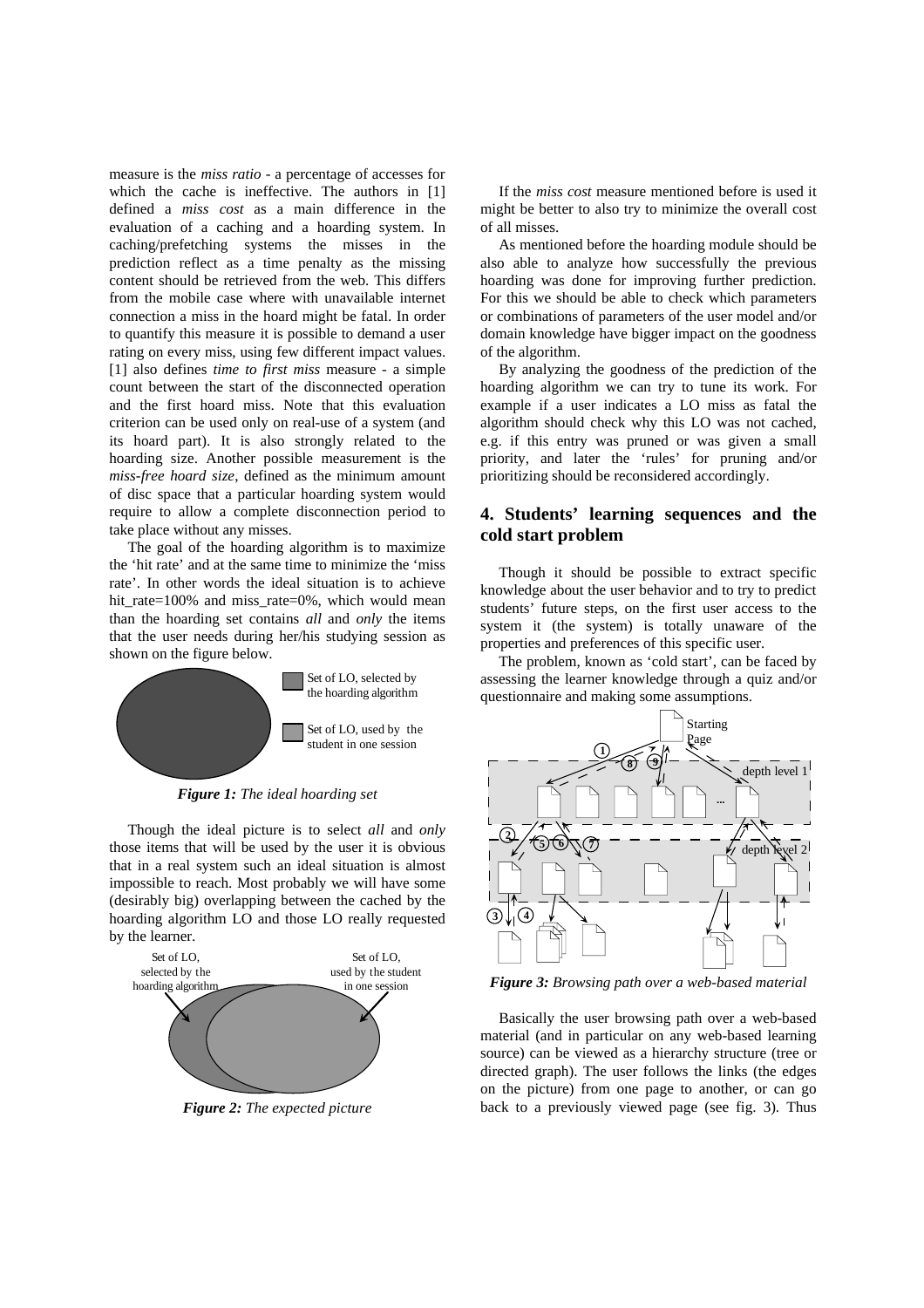based on the knowledge about the learning material structure, the system can be aware of the most possible starting point of the student and suppose that the user will be following the links in the pages in consecutive order.

Also based on the observations on all previous users the system can estimate the average depth, in which the students browse during their first session.

In the context of caching the content on the first user access the system should upload as much as possible data trying to satisfy all user's requests.



*Figure 4: The hoarding starting step*

Later the system can try to detect the user expertise level on the study topic (by questionnaire for example) and to narrow the hoarding set using some domain knowledge (e.g. if LO<sub>i</sub> should be proposed to advanced users, while current user is a beginner, the algorithm should exclude LO<sub>i</sub> from the hoarding set). When no other rules can be applied to decrease the size of the hoarding set the LO left might be randomly uploaded until the memory limit is reached.

#### **5. Defining Session Length**

In the Internet world a session is defined as "a continuous period of time during which a user's browser is viewing Web pages or a Web application within the same server or domain" (source - MSDN Library). It is series of transactions or clicks on the web pages links made by a single user. There are different criteria to decide if a session is over or not. Two of the most commonly used are the session length and the inactivity period of the user. For the first method the time limit for the session length is set to a certain value and the activities later than this limit (counting from the start of the session) are considered a new session. In the second method if the user activity stops for a certain period of time on the resumption of the activity by the same user a new session is considered started.

On the other hand for hoarding in a mobile system the importance falls on the time between two possibilities of the user to synchronize with the main server. In this sense we find more useful in this context to define a session as *the time between two synchronizations* of the mobile device with the main online system. The default session length might be one day, as commonly synchronization is done once per day, but during the system usage other session length might be observed and explicitly set for every user.

## **6. Links and correlation between LO**

As mentioned earlier one of the steps of the hoarding algorithm is to construct the 'candidate' set of objects, related (linked) to the starting point or to other objects that were predicted to be viewed. When using a web-based material the user clicks on the links of one page to go to another one and can either continue to browse further or can go back to a previously viewed page. The links between the pages give us the structure of the web site (a learning material in particular), thus we can extract the relation between the LO, for example by parsing the pages.



*Figure 5: Web-based material structure*

The links might be either bi-directional or not. We can build a LO correlation table in the following way:

```
for (every LO) {
  create a row;
  for (i=1, number_of_LO, i++) {
   if current_LO contains link to LOi
    set celli = 1;
  else set cell<sub>i</sub>=0;
  }
}
```
In the table we can see that  $LO_1$  contains link to  $LO_2$ and to  $LO_n$ , but not to  $LO_3$ . The link is bi-directional for  $LO_2$  and  $LO_3$ . In this way we can easily observe the set of LO that the user will be possibly requesting if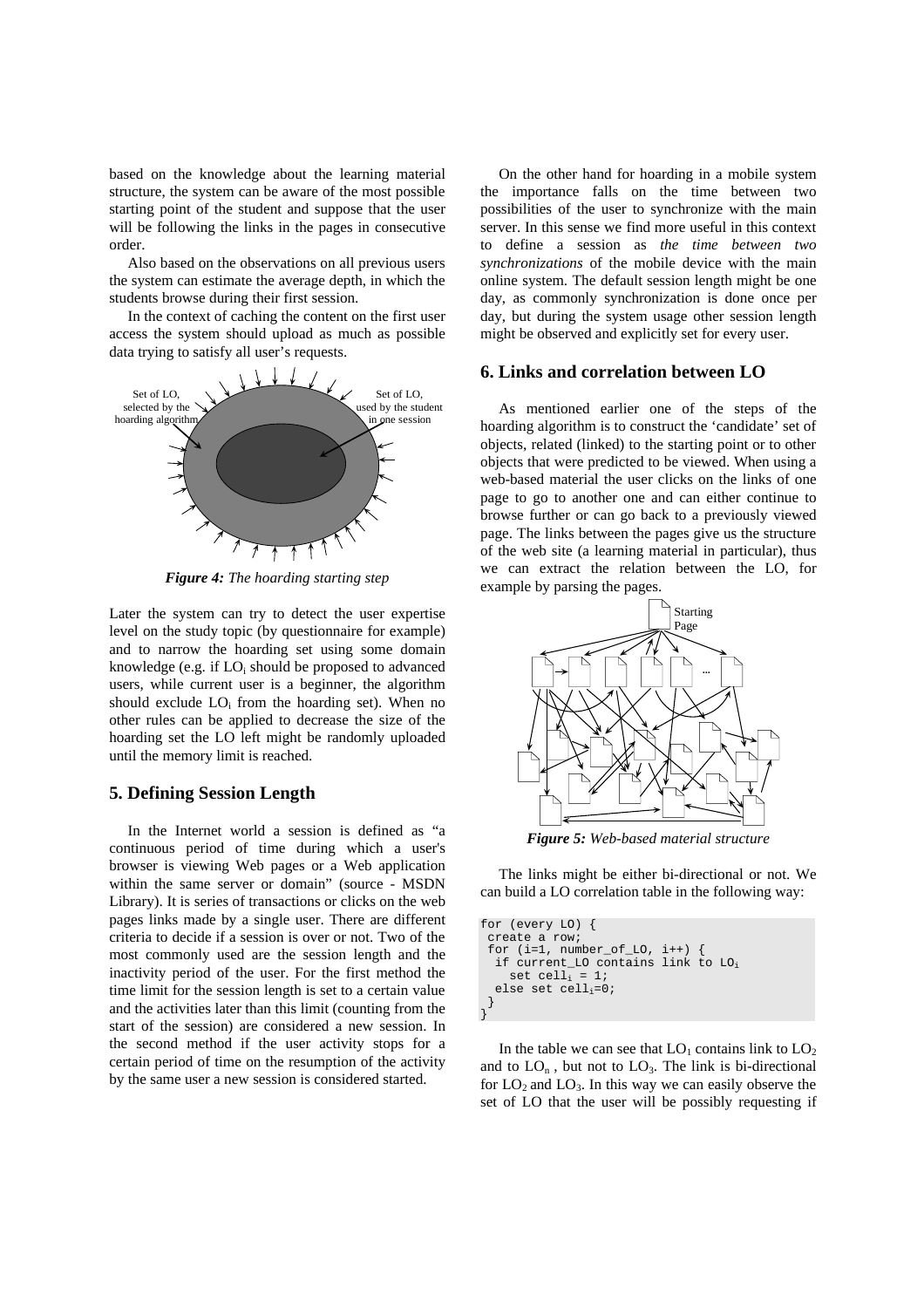he/she decides to browse deeper in the site, i.e. to go one level of depth further. Those are the objects directly linked to a particular object.

|                 |   | $LO_1$ $LO_2$ $LO_3$ |   | $\cdots$ | $LO_n$ |
|-----------------|---|----------------------|---|----------|--------|
| LO <sub>1</sub> | X |                      | 0 |          |        |
| LO <sub>2</sub> | 0 | X                    |   |          |        |
| LO <sub>3</sub> |   |                      | X |          | $_{0}$ |
|                 |   |                      |   | X        |        |
| $LO_n$          |   | 0                    |   |          | X      |

From the table above we can easily construct the 'candidate' set of LO for every next level of hoarding. Later this candidate set will be pruned (its size can be decreased by dropping some of the objects that are not likely to be requested).

On the other hand we can analyze the correlation between the objects, based on their contemporary usage in other user sessions. For example association rules can be discovered over all users' sessions containing an upper level LO. We can take into account only 'very strong' connections, i.e. associations discovered with confidence near to 1 and big enough support value. Note that it is expected that not a lot of such associations will be found, as the common scenario is to have big variety of LO and also big diversity of students' knowledge, interests and learning preferences. The rules extracted in this way will be of the type  $LO_i \Rightarrow LO_j : conf=0.99 \text{ sup}>0.5 \text{ which we can}$ read as "Almost every time when the LO<sub>i</sub> was viewed also  $LO_j$  was viewed in the same session (where  $LO_i$ can be an example problem and  $LO<sub>i</sub>$  the solution given by the lecturer)".

Example:

|                      | LO <sub>1</sub> | LO <sub>2</sub> | LO <sub>3</sub> | LO <sub>4</sub> | LO <sub>5</sub> | LO <sub>6</sub> |
|----------------------|-----------------|-----------------|-----------------|-----------------|-----------------|-----------------|
| Session <sub>1</sub> |                 |                 |                 |                 |                 |                 |
| Session <sub>2</sub> |                 |                 |                 |                 |                 |                 |
| Session <sub>3</sub> |                 |                 |                 |                 |                 |                 |
| Session <sub>4</sub> |                 |                 |                 |                 |                 |                 |
| Session <sub>5</sub> |                 |                 |                 |                 |                 |                 |
| Session <sub>6</sub> |                 |                 |                 |                 |                 |                 |
| Session <sub>7</sub> |                 |                 |                 |                 |                 |                 |

\* Where 1 means that LO<sub>i</sub> was viewed during Session<sub>i</sub> not taking care of the sequencing.

Association rules algorithm discovers with confidence=1 the following relations:

$$
LO1 \Rightarrow LO6; LO2 \Rightarrow LO1; LO2 \Rightarrow LO3; LO4 \Rightarrow LO5; LO5 \Rightarrow LO6; LO6 \Rightarrow LO5;.
$$

Association rules can be discovered also in more limited number of sessions (not all at a time), for example search for correlated objects only in the sessions of users that ware classified in the same group as the user for which the current hoarding set is being prepared. Considering the example above if we apply a clustering algorithm (for example k-means), the algorithm produces 2 clusters from the above shown data. Applying association rules only to the sessions in the same cluster we get some additional associations. The clusters and discovered associations are as follows:

| <b>Cluster</b>       | <b>Instances</b>     | <b>Associations</b>     |  |  |
|----------------------|----------------------|-------------------------|--|--|
| cluster <sub>0</sub> | Session <sub>1</sub> | $LO_1 \Rightarrow LO_5$ |  |  |
|                      | Session <sub>3</sub> | $LO_3 \Rightarrow LO_5$ |  |  |
|                      | Session <sub>4</sub> | $LO_3 \Rightarrow LO_6$ |  |  |
|                      | Session <sub>7</sub> | $LO_4 \Rightarrow LO_6$ |  |  |
| $cluster_1$          | Session <sub>2</sub> | $LO_1 \Rightarrow LO_3$ |  |  |
|                      | Session,             | $LO_3 \Rightarrow LO_1$ |  |  |
|                      | Session <sub>6</sub> |                         |  |  |

The above associations (like  $LO_1 \Rightarrow LO_5$ ) show that if the object  $LO_1$  is to be selected for the hoarding set there is big probability that the user will also be accessing the object  $LO<sub>5</sub>$  during the same session. Moreover associations of the type LO<sub>5</sub>=1 & LO<sub>6</sub>=1  $\Rightarrow$  $LO<sub>2</sub>=0$  can also be discovered, showing that if the user will be viewing objects  $LO_5$  and  $LO_6$  it is most probable that the object  $LO_2$  will not be viewed, thus can be excluded from the hoarding set or at least its hoarding priority can be set to much lower level.

For the example above we considered only associations with confidence=1 and any support greater than 0, but in a real situations the best values for these parameters should be discovered experimentally.

The confidence value of the discovered associations LO can help us also in placing the items of the 'candidate set' in an ordered list.

Also other data mining and/or machine learning algorithms should be considered and tested to see their appropriateness for the hoarding process and how they can be combined best.

#### **7. User modeling**

In the literature one can find lots of different ways to model a user and/or her behavior depending on the application and its needs. In the context of hoarding we recognize two groups of characteristics that will be used differently by the algorithm. We schematically call the first 'user behavior' and the second 'user knowledge'. Depending on the mobile learning system it is possible that not all the parameters can be discovered or they might be discovered through